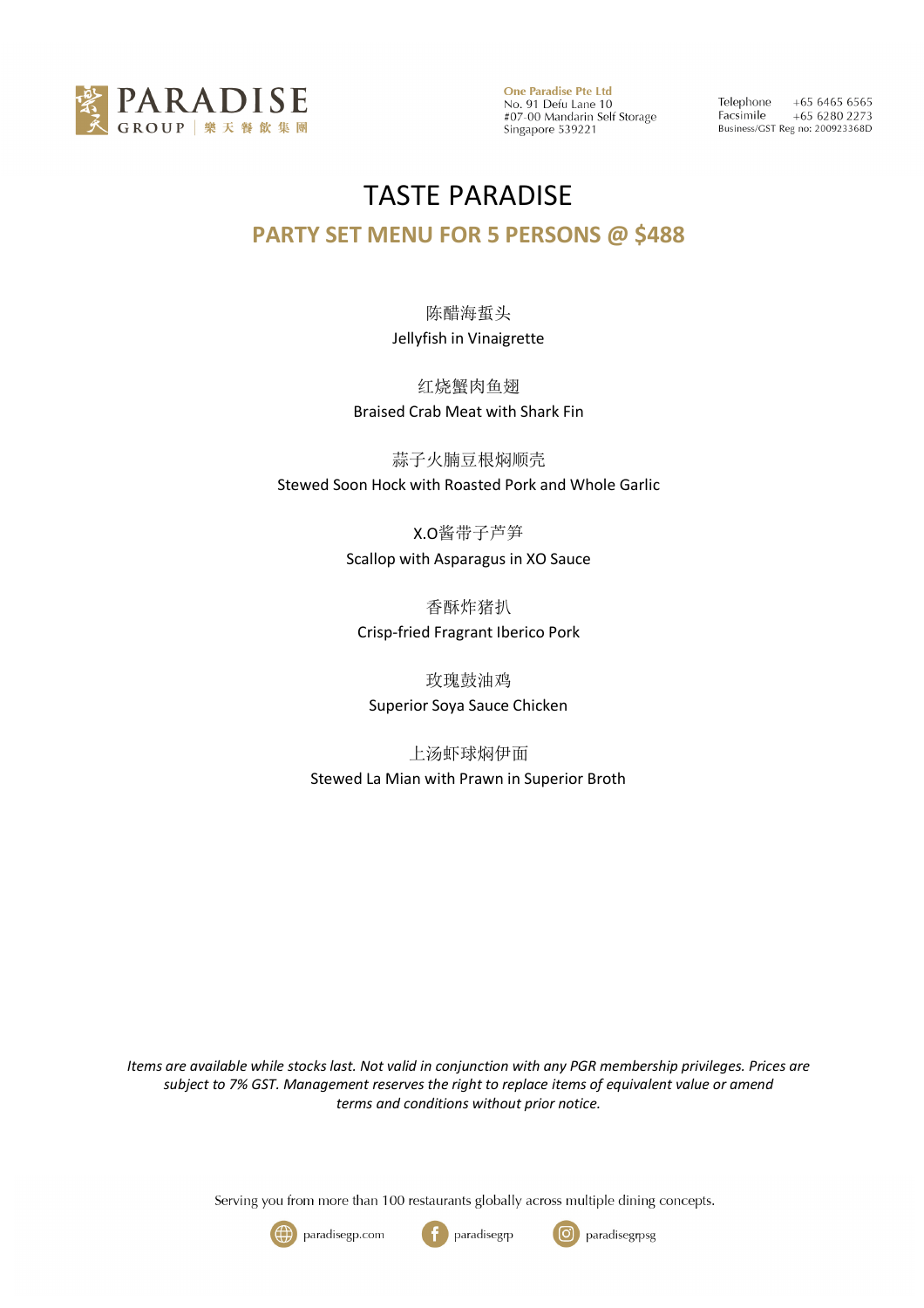

Telephone  $+6564656565$ Facsimile  $+6562802273$ Business/GST Reg no: 200923368D

### TASTE PARADISE

#### **PARTY SET MENU FOR 5 PERSONS @ \$688**

蟹肉鱼漂海味羹 Braised Fish Maw Soup with Crab Meat

清蒸东星斑 Steamed Coral Trout in Supreme Soya Sauce

黑松露带子芦笋 Stir-fried Scallop and Asparagus with Black Truffle Sauce

蒜片鹅肝黑豚肉粒 Stir-fried Diced Iberico Pork with Garlic Flake and Foie Gras Pâté

> 桂花脆皮烧鸭 Osmanthus-infused Crispy Roasted Duck

黄金虾球 Crisp-fried Prawn tossed with Salted Egg Yolk

> 瑶柱蛋白海鲜炒饭 Seafood Fried Rice

*Items are available while stocks last. Not valid in conjunction with any PGR membership privileges. Prices are subject to 7% GST. Management reserves the right to replace items of equivalent value or amend terms and conditions without prior notice.*

Serving you from more than 100 restaurants globally across multiple dining concepts.





paradisegrp ြ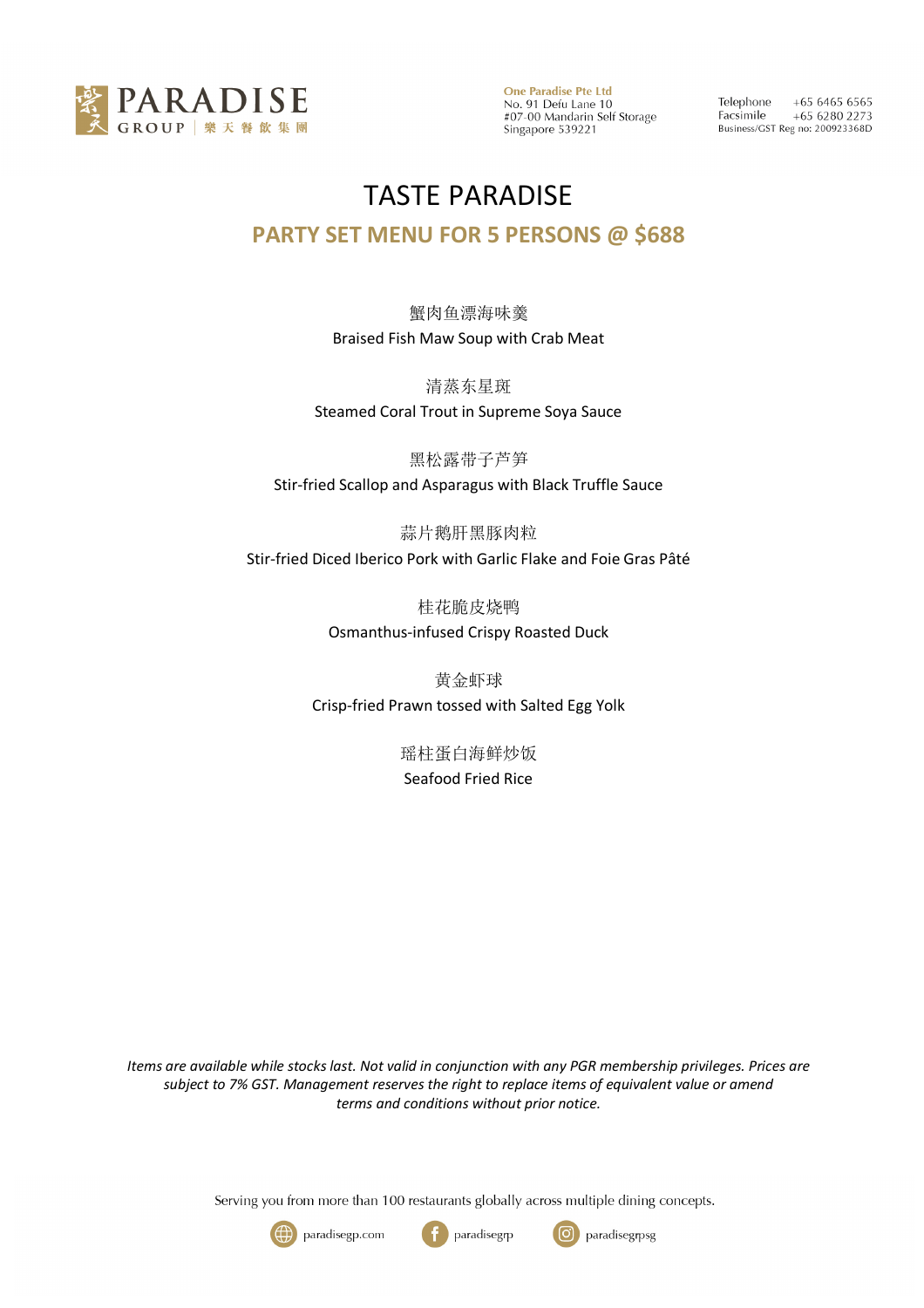

Telephone  $+6564656565$ Facsimile +65 6280 2273 Business/GST Reg no: 200923368D

## TASTE PARADISE **PARTY SET MENU FOR 10 PERSONS @ \$888**

XO 萝卜糕 / 椒盐鸡软骨 / 肉松茄子 Classic XO Carrot Cake / Crispy Chicken Cartilage tossed with Salt and Pepper / Crisp-fried Eggplant tossed with Pork Floss

> 花胶云吞炖鸡汤 Traditional Chicken Broth with Fish Maw Dumpling

蒜子火腩豆根焖顺壳 Stewed Soon Hock with Roasted Pork and Whole Garlic

> 海参豆腐煲 Stewed Diced Sea Cucumber with Tofu

芦笋带子炒虾球 Stir-fried Scallop and Prawn with Asparagus

> 水晶鸡 Steamed Crystal Chicken

10头鲍鱼福建干贝烩饭 Hokkien Style Conpoy Fried Rice with 10-Head Abalone

*Items are available while stocks last. Not valid in conjunction with any PGR membership privileges. Prices are subject to 7% GST. Management reserves the right to replace items of equivalent value or amend terms and conditions without prior notice.*

Serving you from more than 100 restaurants globally across multiple dining concepts.





paradisegrp